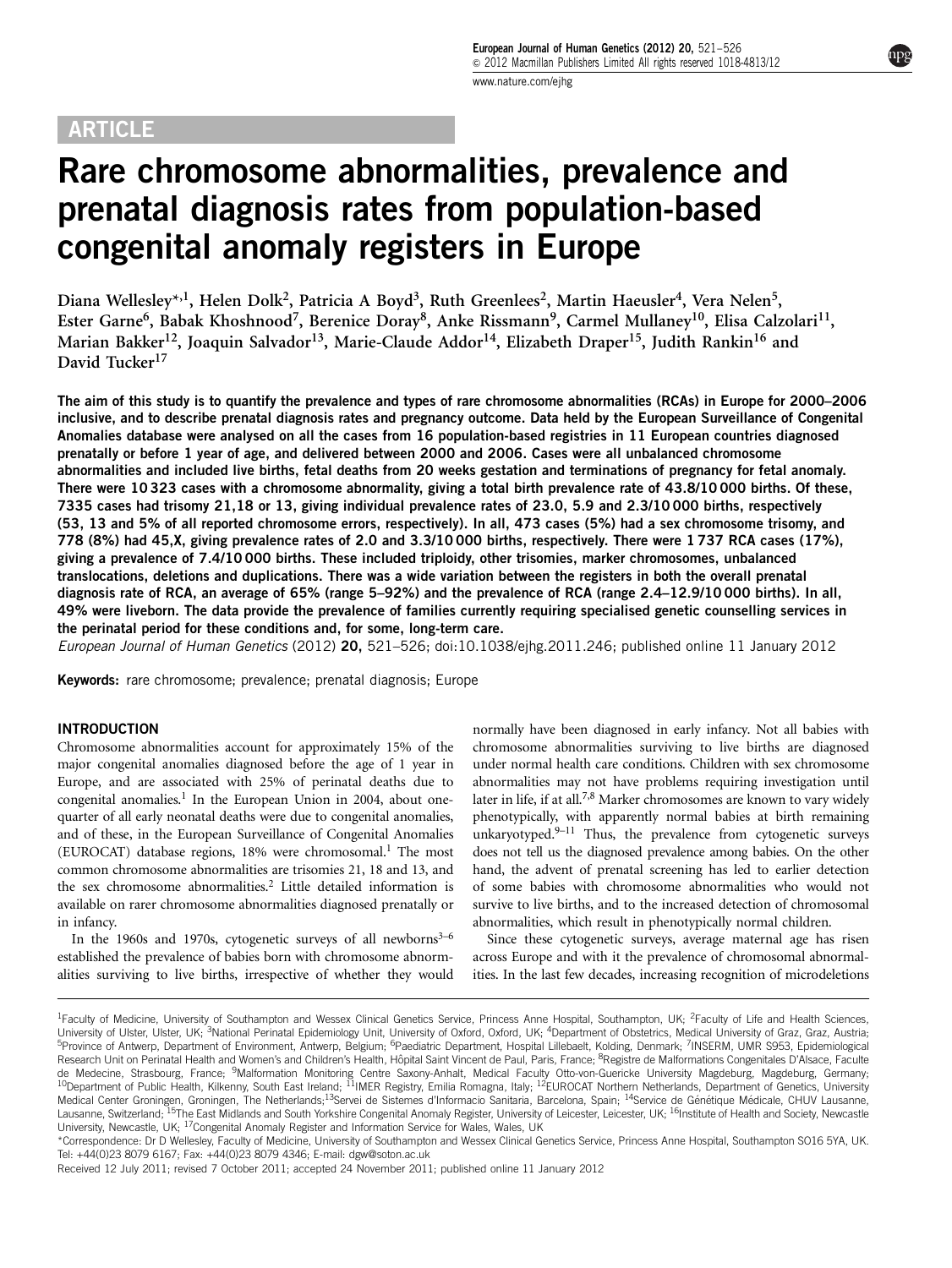<span id="page-1-0"></span>as a cause of structural anomalies and ease of detection using the PCR and other techniques have led to more chromosomal abnormality diagnoses that would not have been included in the cytogenetic surveys. Taking all these factors together, it is impossible to extrapolate from the cytogenetic surveys to find the current prevalence of chromosome abnormalities diagnosed prenatally or up to 1 year of life.

EUROCAT is a network of population-based congenital anomaly registers in Europe.<sup>[1,12](#page-5-0)</sup> Full-member registries send case data on all congenital anomalies in their region. Data are collected in a standardised format and subjected to rigorous validation checks to ensure high quality. EUROCAT surveys  $> 1.5$  million births per year (24.3%) of the annual European birth population), including information on live births, fetal deaths from 20 weeks gestation and terminations of pregnancy for fetal anomaly (TOPFA). One of the main EUROCAT objectives is to assess the prevalence of congenital anomalies and the impact of prenatal screening.

The aim of this study is to assess the prevalence and types of rare chromosome abnormalities (RCAs) detected prenatally or in the first year of life, using population-based data from EUROCAT registers. This study provides data useful for the planning of services for affected children and their families, and to contribute to the ongoing debate as to whether routine prenatal screening with increasingly sensitive techniques may be leading to the overdiagnosis of some chromosome abnormalities which have no, or minor, health consequences[.13](#page-5-0) The wide variation in prenatal screening policies in Europe<sup>[14](#page-5-0)</sup> serves as a 'natural experiment' resulting in variation in the prevalence of prenatally detected RCA.

# **METHODS**

Full member registries were invited to participate in the study if their cytogenetic reporting was complete. In all, 16 registries from 11 countries agreed to take part. Most congenital anomaly registries cover a local region of variable size and so represent only part of a country, this area is described in the title of each registry, as shown in Table 1.

For the main analysis, cases were extracted from the EUROCAT central database using the following selection criteria:

 $\bullet$  Live birth, fetal death from 20 weeks gestation or TOPFA

- Birth year 2000–2006

An ICD-10 code of Q9\* or D82.1 or an ICD-9 code of 758\* (Codes Q9\* and 758\* are the codes assigned, in either system, to cover all cases with any chromosome abnormality and D82.1 ensures that all cases with a diagnosis of DiGeorge syndrome are also included).

A search was also made of the anomaly text fields to ensure all relevant cases had been captured.

All chromosome abnormalities were extracted and categorized according to the type of error, with a more detailed analysis performed on those cases with an RCA. RCAs were defined as cases with triploidy, other trisomy, marker chromosomes, unbalanced translocation, deletions and duplications, and excluded trisomies 21,18,13, 45,X and sex chromosome trisomies.

### RESULTS

Table 1 shows the countries and their contributing EUROCAT registers, the number of births in 2000–2006 covered by participating registries, the observed prevalence of both total chromosome abnormalities and RCAs. The percentage of all cases with a chromosome abnormality that were prenatally detected is also shown.

There were approximately 2.4 million births in the registry areas, representing 9% of total births in the 11 countries, during the 7-year study period, of which 10 323 were diagnosed as having a chromosome abnormality within the first year of life. The overall prevalence rate of an unbalanced chromosome abnormality was 43.8/10 000 births, ranging from 25.6 in Antwerp to 75.1 in Paris.

The rate of RCA was 7.4/10 000 births with a range from 2.4 in South East Ireland to 12.9 in Northern England. The percentage of RCAs prenatally detected varied widely from 4.9% in South East Ireland to 92.3% in Paris. Most centres, however, were nearer to the average of 65.2%. The method of chromosome ascertainment is also noted in Table 1, clarifying whether the register obtains routine downloads of all data (preferred) or not.

Table 1 The number of cases and prevalence of all, and rare, chromosome abnormalities and the percent of these prenatally detected for each EUROCAT register included in this study

| Country           | <b>EUROCAT</b><br>register(s)   | Number of births<br>in the EUROCAT<br>registry areas<br>2000-2006 | Number of<br>all chromosome<br>abnormalities reported<br>to EUROCAT 2000-2006 | % of all chromosome<br>abnormalities<br>prenatally detected | Prevalence of<br>all chromosome<br>abnormalities per<br>10000 births | Number of<br>rare chromosome<br>abnormalities reported<br>to EUROCAT 2000-2006 | Prevalence of<br>rare chromosome<br>abnormalities per<br>10000 births |
|-------------------|---------------------------------|-------------------------------------------------------------------|-------------------------------------------------------------------------------|-------------------------------------------------------------|----------------------------------------------------------------------|--------------------------------------------------------------------------------|-----------------------------------------------------------------------|
| Austria           | Styria <sup>a</sup>             | 62667                                                             | 228                                                                           | 76.4%                                                       | 36.4                                                                 | 35                                                                             | 5.6                                                                   |
| Belgium           | Antwerp <sup>b</sup>            | 127871                                                            | 327                                                                           | 60.1%                                                       | 25.6                                                                 | 47                                                                             | 3.7                                                                   |
| Denmark           | Odense <sup>c</sup>             | 37346                                                             | 137                                                                           | 70.9%                                                       | 36.7                                                                 | 22                                                                             | 5.9                                                                   |
| England and Wales | East Midlands <sup>b</sup>      | 432568                                                            | 1564                                                                          | 68.6%                                                       | 36.2                                                                 | 234                                                                            | 5.4                                                                   |
|                   | Northern England                | 214037                                                            | 1030                                                                          | 58.8%                                                       | 48.1                                                                 | 277                                                                            | 12.9                                                                  |
|                   | Thames Valley                   | 88814                                                             | 458                                                                           | 73.9%                                                       | 51.6                                                                 | 66                                                                             | 7.4                                                                   |
|                   | Wales                           | 222991                                                            | 946                                                                           | 66.6%                                                       | 42.4                                                                 | 184                                                                            | 8.3                                                                   |
|                   | Wessex                          | 185616                                                            | 983                                                                           | 63.7%                                                       | 53.0                                                                 | 231                                                                            | 12.4                                                                  |
| France            | Paris                           | 247661                                                            | 1860                                                                          | 92.3%                                                       | 75.1                                                                 | 226                                                                            | 9.1                                                                   |
|                   | Strasbourg <sup>b,d</sup>       | 64276                                                             | 285                                                                           | 81.8%                                                       | 45.4                                                                 | 37                                                                             | 5.8                                                                   |
| Germany           | Saxony-Anhalt <sup>b</sup>      | 123241                                                            | 366                                                                           | 54.6%                                                       | 29.7                                                                 | 57                                                                             | 4.6                                                                   |
| Ireland           | South East Ireland <sup>b</sup> | 45135                                                             | 118                                                                           | 4.9%                                                        | 26.1                                                                 | 11                                                                             | 2.4                                                                   |
| Italy             | Emilia Romagna                  | 218178                                                            | 797                                                                           | 80.9%                                                       | 36.5                                                                 | 118                                                                            | 5.4                                                                   |
| Netherlands       | N Netherlands                   | 137278                                                            | 411                                                                           | 48.5%                                                       | 29.9                                                                 | 73                                                                             | 5.3                                                                   |
| Spain             | Barcelona                       | 96912                                                             | 491                                                                           | 88.1%                                                       | 50.7                                                                 | 61                                                                             | 6.3                                                                   |
| Switzerland       | Vaud                            | 50275                                                             | 322                                                                           | 83.8%                                                       | 64.0                                                                 | 58                                                                             | 11.5                                                                  |
| Total             |                                 | 2354668                                                           | 10323                                                                         | 65.2%                                                       | 43.8                                                                 | 1737                                                                           | 7.4                                                                   |

aData from 2000–2005 only.

bNo routine downloads from cytogenetic labs

cOnly prenatal cytogenetic downloads.

dData from 2000–2004 only.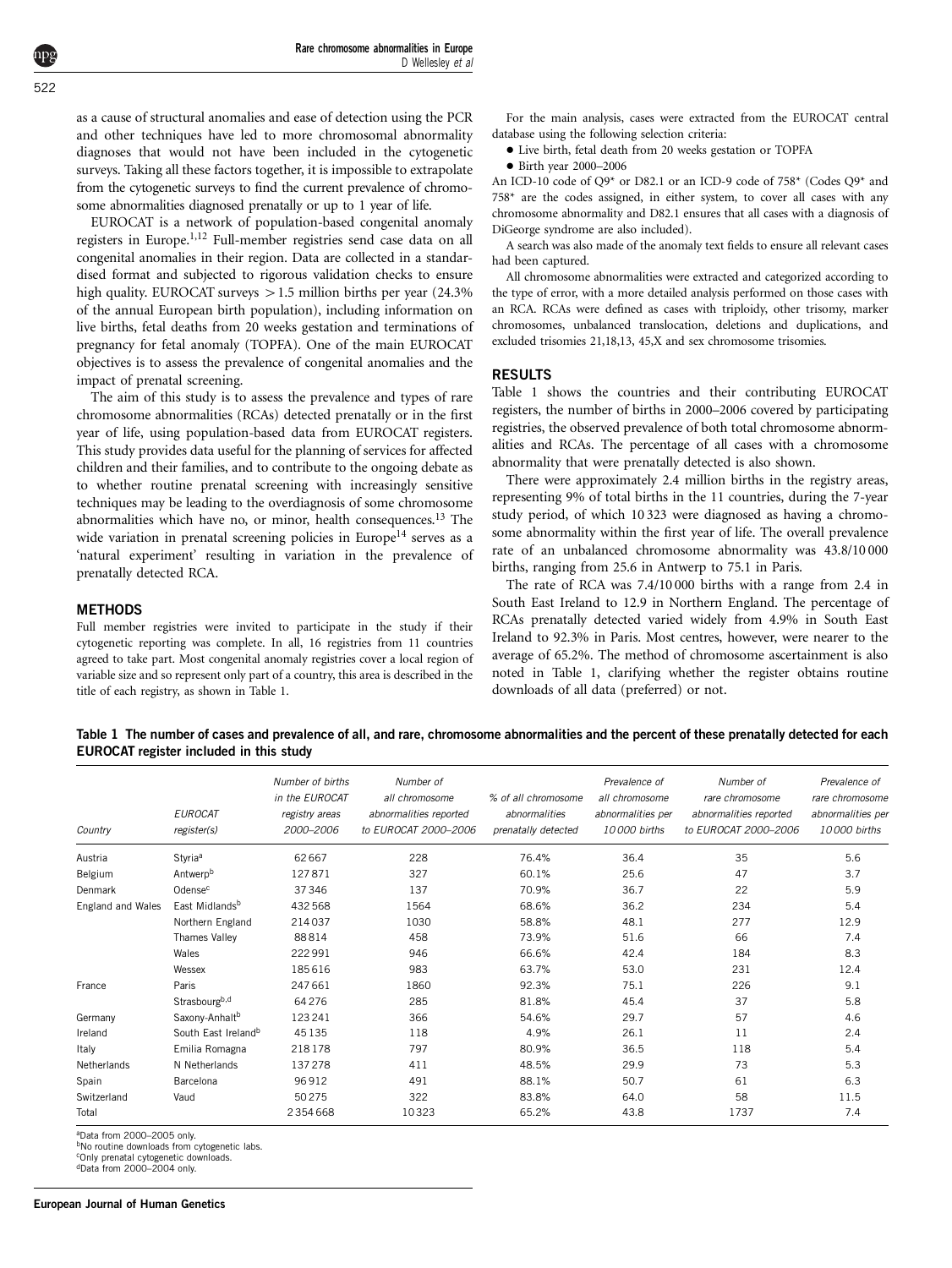Figure 1 gives the total number of all unbalanced chromosome abnormalities with the rare ones classified as 'other'. Figure 2 subdivides these rare abnormalities by type.

# RCAs

[Table 2](#page-3-0) and Figure 2 summarise the results for each chromosome abnormality group. These are described in more detail below.

Triploidy. There was a total of 296 cases of triploidy, giving a prevalence rate of 1.26/10 000 births, of which 92% were prenatally detected [\(Table 3](#page-3-0)). There was no association with increased maternal age. Fewer than 5% were alive at birth.

Other trisomies (non-21, 18, 13). There were 58 full trisomies notified to EUROCAT, none of whom survived. The trisomic chromosomes were: 21% with chromosome 22, 11% each with chromosome 9 and 16 and 1 or 2% each with chromosomes 1, 4, 5, 7 and 12. They were all identified by prenatal testing or at late fetal deaths ( $\geq$ 20 weeks). Of the 141 mosaic trisomies (0.60/10 000 births), 78% were prenatally detected ([Table 3\)](#page-3-0). Of these, 41% were liveborn, 7% resulted in a



**Figure 1** All unbalanced chromosome cases, diagnosed  $\langle 1 \rangle$  year of age, from 16 registers, 2000–2006.



**Figure 2** Numbers, rates and categories of RCAs.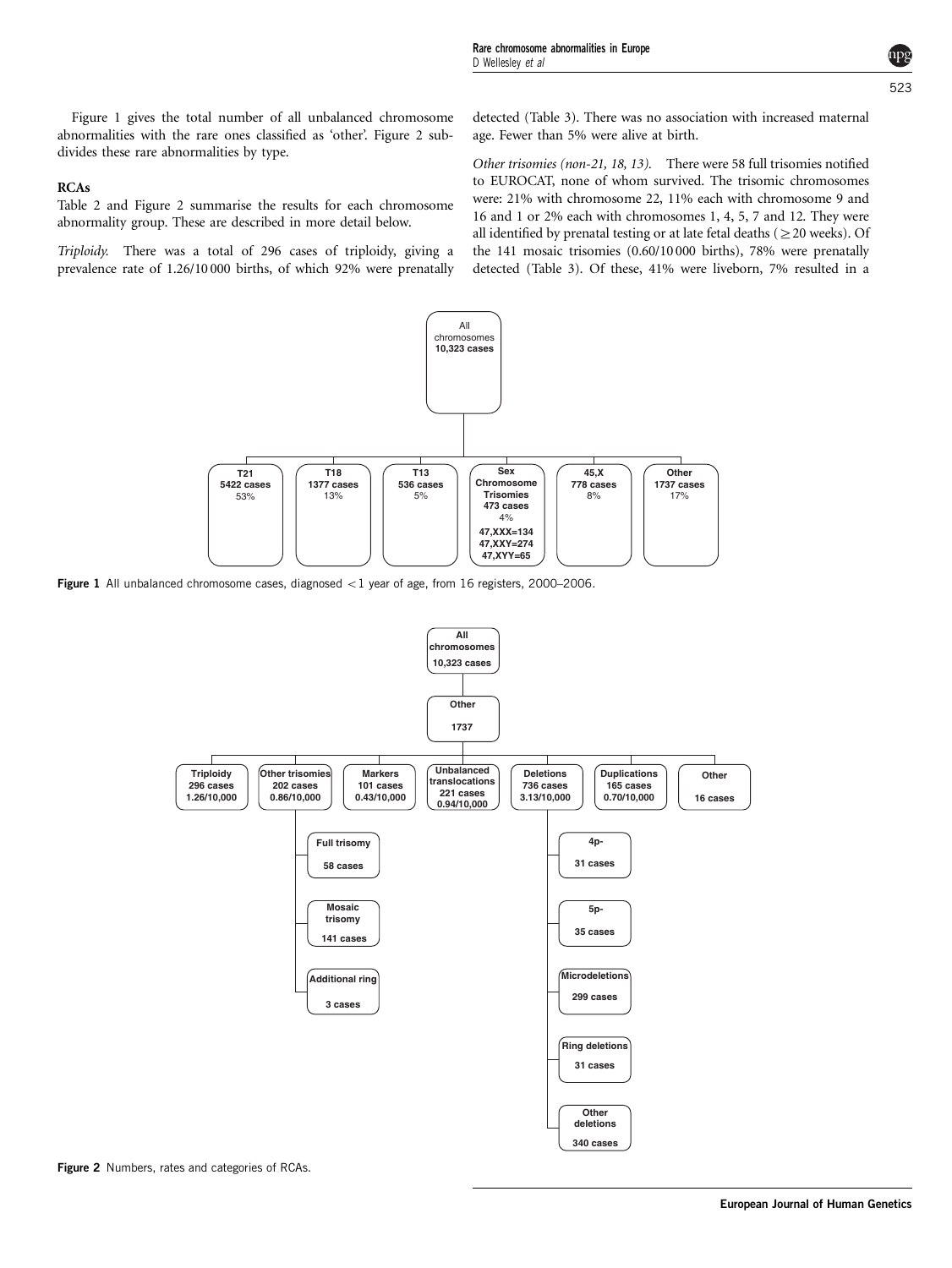| Rare chromosome abnormalities in Europe |                   |  |  |
|-----------------------------------------|-------------------|--|--|
|                                         | D Wellesley et al |  |  |

| Type of chromosome error       | No. of<br>cases | Liveborn<br>(%) | Total prevalence<br>per 10000 births | % Prenatally<br>detected | % Maternal age<br>$\geq$ 35 years | Other findings of interest                                                                                    |
|--------------------------------|-----------------|-----------------|--------------------------------------|--------------------------|-----------------------------------|---------------------------------------------------------------------------------------------------------------|
| Triploidy                      | 296             | 10 (3%)         | 1.26                                 | 92%                      | 20%                               |                                                                                                               |
| Other trisomies (non-21,18,13) | 202             |                 | 0.86                                 | 82%                      | 46%                               | Of 63% full trisomies with chromosomal origin specified:                                                      |
| Full trisomies                 | 58              | $\mathbf 0$     |                                      |                          |                                   | $21\% = T22$ , $11\% = T9$ , $11\% = T16$                                                                     |
| Mosaic trisomies               | 141             | 58 (41%)        |                                      |                          |                                   | Of 62% mosaic trisomies (MT) 25%=MT 8, 22%=MT 9                                                               |
| Markers                        | 101             | 52 (52%)        | 0.43                                 | 77%                      | 53%                               | 53% chromosome 15 (Of 17 cases with chromosome specified)                                                     |
| Unbalanced translocations      | 221             | 138 (62%)       | 0.94                                 | 52%                      | 12%                               | 27% de novo, 73% 'familial' (Specified in 49 cases)                                                           |
| Deletions, not including       | 437             | 261 (60%)       | 1.86                                 | 43%                      | 23%                               |                                                                                                               |
| microdeletions (see Table 3)   |                 |                 |                                      |                          |                                   |                                                                                                               |
| Microdeletions                 | 299             | 269 (90%)       | (1.27)                               |                          |                                   |                                                                                                               |
| 22q11                          | 227             | 197             | 0.96                                 | 38%                      | 16%                               |                                                                                                               |
| 7q11 (Williams)                | 26              | 26              |                                      | 3%                       |                                   |                                                                                                               |
|                                | 28              | 28              |                                      | 0%                       |                                   |                                                                                                               |
| 15q11 (Prader-Willi)           |                 |                 |                                      | 0%                       |                                   |                                                                                                               |
|                                | 9               | 9               |                                      | 78%                      |                                   |                                                                                                               |
| 15q11 (Angelman)               | 9               | 9               |                                      |                          |                                   |                                                                                                               |
| 11p15 (Beckwith-Wiedemann)     |                 |                 |                                      |                          |                                   |                                                                                                               |
| Duplications                   | 165             | 101 (61%)       | 0.70                                 | 48%                      | 28%                               | Of the 73% with chromosome specified: 14%=chromosome 15,<br>6%=chromosome 12, rest <5% (nil chromosome 21, Y) |

#### <span id="page-3-0"></span>Table 2 Summary of cases, live births, prevalence, prenatal detection rate and maternal age for each rare chromosome group

Table 3 Gestational age at detection in those prenatally diagnosed

|                           |                          | % Prenatally detected |                                          |    |                        |  |
|---------------------------|--------------------------|-----------------------|------------------------------------------|----|------------------------|--|
| Chromosome<br>abnormality | % Prenatally<br>detected |                       | $\%$ < 14/40 $\%$ 14-21/40 $\%$ > 22/40% |    | % Gestation<br>unknown |  |
| Triploidy                 | 92                       | 18                    | 53                                       | 7  | 22                     |  |
| Other trisomies           | 83                       | 25                    | 45                                       | 14 | 16                     |  |
| Markers                   | 76                       | 9                     | 61                                       | 17 | 13                     |  |
| Unbalanced                | 52                       | 35                    | 45                                       | 7  | 13                     |  |
| translocations            |                          |                       |                                          |    |                        |  |
| Deletions                 | 43                       | 11                    | 49                                       | 20 | 20                     |  |
| $22q11$ del               | 37                       | 3                     | 47                                       | 41 | 9                      |  |
| Duplications              | 48                       | 14                    | 51                                       | 18 | 17                     |  |

stillbirth and 49% had a TOPFA. Details of which mosaic chromosome was involved were reported in 62%, with chromosomes 8 and 9 each accounting for 25% of these. In all, 33% of the prenatally detected cases and 73% of those postnatally detected were reported to have structural anomalies. There was no pattern to these anomalies except perhaps for trisomy 9, where three cases had spina bifida and at least two had a cleft palate.

Marker chromosomes. There were 101 additional marker chromosomes identified (a birth prevalence rate of 0.43/10 000 births), of which 77 were prenatally detected, 9 diagnosed at birth, 1 after the 1st week of life and 14 with age at diagnosis not recorded. Of the prenatally diagnosed cases, 43 (56%) resulted in a TOPFA, 30 (39%) were liveborn, two were stillborn and in two the outcome is unknown. In only 17 cases, the chromosomal origin of the marker was reported, of these, nine were from chromosome 15 and three from chromosome 22. Significant congenital anomalies, including cleft lip and palate, diaphragmatic hernia, agenesis of the corpus callosum, Dandy–Walker malformation, VSD and craniosynostosis, were reported in 17 cases, but there were insufficient details to link these

to the marker detected. A further three cases had nuchal oedema recorded. Cases were reported from 11 centres.

Unbalanced translocations. There were 221 unbalanced translocations reported (0.94/10 000 births). Of these, 115 (52%) were diagnosed prenatally, 33 (15%) within the first week of life, 15 (7%) between 1 week and 1 year, 6 (3%) at miscarriage and in 52 (24%) the time of diagnosis was not reported. In all, 62% were liveborn. There was no evidence that maternal age was linked to the prevalence of an unbalanced translocation and the sex ratio of the fetus/baby was also within the normal range. The origin of the translocation was specified in 49 cases. Of these, 27% were de novo, 35% maternal, 20% paternal and 20% 'familial'.

Of those prenatally detected, 35% were diagnosed by 14 weeks gestation (number of inherited cases not known), 45% between 15 and 21 weeks and 7%  $\geq$  22 weeks.

Deletions, not including microdeletions. There were 437 cases, giving a prevalence rate of 1.86/10 000 births reported with a chromosome deletion, including those configured as a ring, but not including microdeletions. The vast majority of these would have been detected by a routine karyotype, perhaps clarified by FISH, but array CGH was not in regular use during the case years of this study. Forty-three percent were detected prenatally, a quarter of these following first trimester screening, about half due to anomalies detected at a routine anomaly scan and the remainder after 24/40. Sixty-nine percent were liveborn. There was no evidence that maternal age was linked to the prevalence of a deletion and the sex ratio of the fetus/baby was also within the normal range.

Microdeletions. A total of 299 microdeletions were reported, of which 227 were cases of 22q11 deletion from nine centres, giving a prevalence rate of 0.96/10 000 births. For the other microdeletions, there were too few cases from too few centres to comment on prevalence, the details are shown in Table 2.

22q11 deletion. Of the 227 cases reported with 22q11 deletion, 180 had a heart defect. Of these, 54 (30%) were Fallot's tetralogy, 24 (13%)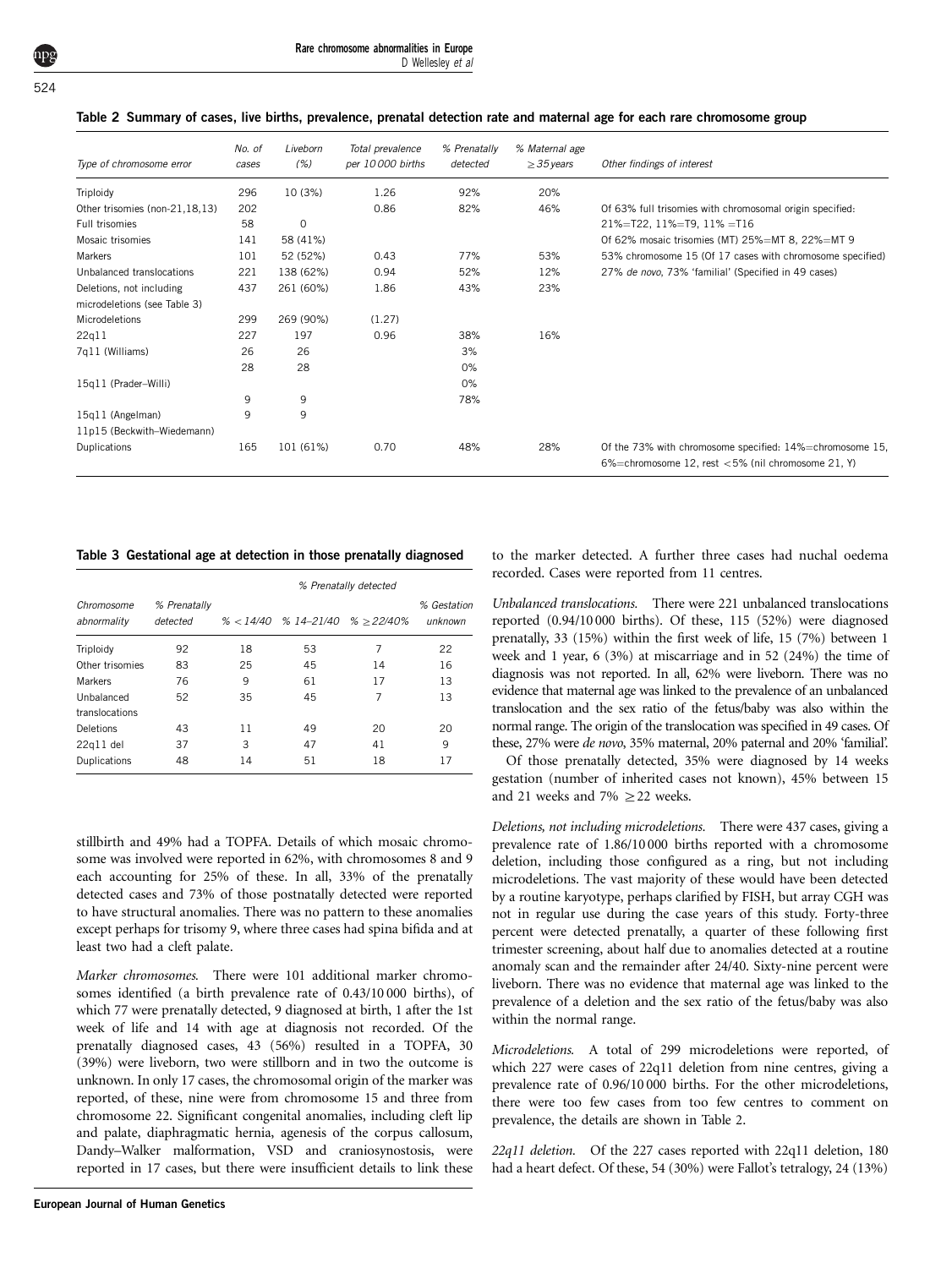had truncus arteriosus and 28 (16%) had an abnormality of the aorta. In all, 61 (34%) had a ventricular septal defect and 28 (16%) had an atrial septal defect, some in association with additional cardiac anomalies. Eighty-one percent of cases were liveborn ([Table 2\)](#page-3-0). In all, 37% were prenatally detected ([Table 3](#page-3-0)), of whom 84% had a heart defect, 8% talipes, 4% cleft lip and palate, and 6% a cleft palate alone. The number of familial cases is not recorded.

Duplications. There were 165 cases with a chromosomal duplication (prevalence rate 0.7/10 000 births), of which 48% were detected prenatally [\(Table 3](#page-3-0)). There were 23 cases of dup(15), of which 16 were female and 7 male. Ten cases were duplications of chromosome 12 and there were  $\langle 10 \rangle$  cases of duplication from each of the other chromosomes and none from chromosomes 21 and Y. In 44 cases, the chromosomal origin was unspecified. Considering all chromosomes together, the sex ratio and maternal age distribution were within the normal range. 61% were liveborn.

Others. The 16 cases in this category include those with diagnoses, such as chimera, hermaphrodite and non-specific microdeletion or uniparental disomy. Of these, 10 were liveborn.

Survival. There were 899 live births, of which 40 were known to have died within the first year of life, 778 were known to have survived and in 81 one-year survival was unknown. This gives a prevalence of 3.3–3.7 children/10 000 births potentially in need of long-term care.

## **DISCUSSION**

Population-based congenital anomaly register data are derived from both prenatal and postnatal sources. With the advent of prenatal screening in the first trimester, many fetuses that would have miscarried or been stillborn are diagnosed with a chromosome error. Our rate of 43.6/10 000 births, for all chromosome abnormalities, is therefore, as expected, higher than that found in newborn studies<sup>3,15–17</sup> where rates of  $17-31/10000$  were found.

There are very few data on the frequency of the less common and non-maternal age-dependent chromosome errors detected perinatally. One other report using congenital anomaly register data is from Baena  $et al<sup>18</sup>$  $et al<sup>18</sup>$  $et al<sup>18</sup>$  who looked at all babies diagnosed prenatally or within 7 days of life and found a rate of 26.2/10 000 births for all chromosome abnormalities. The 6.6% cases that were classified as rare (deletions, duplications, trisomies, unbalanced translocations, markers and apparently balanced rearrangements with a congenital anomaly) gave a prevalence rate of 1.7/10 000 births, much lower than our figure of 7.4/10 000 births. Apart from the study by Baena et al, we are aware of no other studies looking at the total prevalence of rare chromosome errors, so the data will be compared with the published subgroup findings.

Triploidy is estimated to occur in 1–2% of all clinically recognised conceptions<sup>19</sup> with two-thirds miscarrying before 15 weeks of gestation. Our rate of 1.26/10 000 births reflects this early loss and is very close to the prevalence rate of 1.34/10 000 births from Hawaii[.20](#page-5-0)

Regarding marker chromosomes, Liehr and Wiese<sup>21</sup> reviewed 132 studies on small supernumerary marker chromosomes (sSMC) and found an averaged prevalence rate of 7.5/10 000 births in unselected prenatal cases and 4.4/10 000 births in consecutively studied newborns. Our rate of 0.43 is therefore lower than might be expected. A recent study by Crolla et  $al^9$  $al^9$  showed that 68% are derived from acrocentrics, and of these 51% are from chromosome 15. With significant variability in the phenotype associated with many sSMCs, it is likely that only those considered significant were reported to the registers. This is supported by the high rate (17%) of anomalies

present in our prenatally detected cases and 30% in our postnatally detected cases with a sSMC compared with a study by Warburton,<sup>[10](#page-5-0)</sup> who found that 13% of those detected by amniocentesis had one or more anomaly. Our predominance of markers derived from chromosome 15, in the few that were further analysed, is entirely in keeping with other reports.<sup>[9,22,23](#page-5-0)</sup>

There are no comparable studies on the prevalence of non-21, 13 or 18 mosaic and non-mosaic trisomies, but Forabosco et  $al<sup>24</sup>$  $al<sup>24</sup>$  $al<sup>24</sup>$  found a rate of 0.22/10 000 births. Our rate of 0.86 included the 22% of cases not reported to be detected prenatally. Mosaic trisomy 8 was the most common diagnosis in liveborn cases with the chromosome of origin specified, although many of these would be expected to be diagnosed in later childhood and therefore not registered.

Duplications are rare abnormalities and there are no studies offering a birth prevalence for this group of chromosome abnormalities. Our rate of 0.7/10 000 births with a duplication that represents 1.6% of all our reported chromosome abnormalities therefore stands alone.

The reported prevalence of chromosomal deletions from congenital anomaly register data ranges from 0.3 to  $2/10000$  births<sup>18,25–28</sup> with newborn studies suggesting a similar rate of 0.5–1/10 000[.3,15](#page-5-0) More recent studies include that of Forrester and Merz from Hawaii,<sup>[27](#page-5-0)</sup> who looked at all deletions reported to a congenital anomaly register within an 8-year period. In all, 4.7% of all chromosome abnormalities reported were deletions, including microdeletions, giving a prevalence of 1.99/10 000 births. Twenty-seven percent were diagnosed prenatally. Just over 7% of all our chromosome abnormalities were deletions, giving a rate of 3.27/10 000 births with 43% of our cases reported prenatally.

Our data cover a more recent time period when the detection of microdeletions is more routine and frequently considered clinically. Forrester and Merz<sup>27</sup> found 14% of their deletion cohort to have 22q11 deletion, whereas in our cohort the proportion was 31%. Swerdlow et  $al^{29}$  $al^{29}$  $al^{29}$  analysed the mortality rate in all deletions ever reported postnatally to all the UK cytogenetic laboratories. It is not possible to derive a prevalence rate from these data, as only postnatally detected cases were included, but 20% of their cases had a 22q11 deletion.

Genetic testing for 22q11 deletion became available in 1993–1994, and increased awareness of this syndrome means that children with congenital anomalies within the expected spectrum are now likely to be diagnosed with this chromosome deletion. Oskarsdottir et  $al^{30}$  $al^{30}$  $al^{30}$ studied the incidence and prevalence of this condition in live births in a hospital catchment area in Western Sweden for the period 1991–2000. Their 1.32–2.33/10 000 birth rates varied by district, depending on experience and awareness. Our inclusive rate of 0.96/ 10 000 births varied from 0.2–1.8/10 000 births for different registers and reflects the largely perinatal ascertainment of cases by registers. The rate found by Forrester and Merz<sup>27</sup> was 0.28/10 000 births.

Other microdeletions are included in this report as they are an RCA; however, as most of them were reported from only a few registers, no prevalence figures can be given. The poor reporting is likely to be due to the age of presentation of these conditions as many are not detected perinatally. It may also be related to the variation in genetic expertise available to individual registers.

There are some limitations to this study. Although the variation in prevalence rates between registers may be due to real differences, there are inherent local policy issues that contribute to these variations. For instance, the low prevalence rate in Ireland in part reflects their minimal rates of prenatal diagnosis as TOPFA is illegal, and in Paris ascertainment only includes infants up to 1 week of age. Also relevant